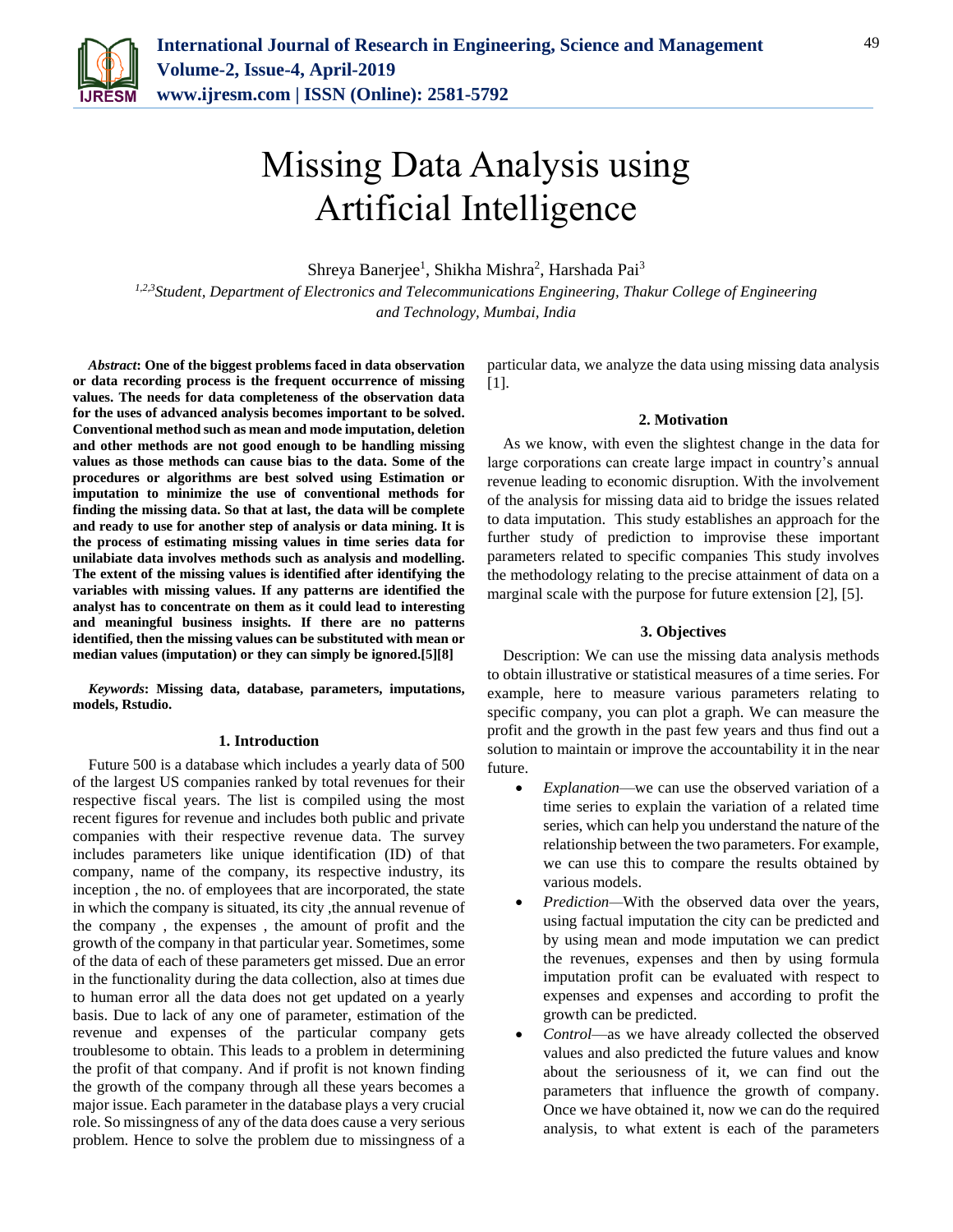

contributing in the growth and profit of company and further find ways to maintain the profit for that company [6].

## **4. Methodology**

Different parameters are treated differently. This database consists of parameters like the (ID) of that company , name of the company, its respective industry , its inception , the no. of employees that are incorporated, the state in which the company is situated, its city ,the annual revenue of the company , the expenses , the amount of profit and the growth of the company in that year. So different type of imputations is used to find the missing data in any parameters of a particular database. There are different imputations such as

- Factual Imputation,
- Mean and Mode Imputation
- Formula Imputation

## *A. Factual analysis method*

Correcting our dataset with factual analysis. Restore data with 100 % certainty. Example: If we know the city we can find the state as well and be 100% sure about the restored values. fin[is.na(fin\$State), & fin\$City == "New York", "State"] = NY – The above line first looks for any NA in the state column using is.na on State, and  $(\&)$  then looks for City which are equal to 'New York' and then replaces the NA 'State' with our assigned notation of state New York i.e. NY. This method does the replacement of all the New York city and updates the NA in the state of equivalent row as NY [4], [5].

## *B. Median imputation method*

We can use median imputation method for example says number of employees: if we don't know the number of employees for certain company than we may take median and of all the company's employees in dataset and assign the median value in the missing values. Further scrutiny can also be done with using more filters say, company in same sector, state, city, etc. looking for reality. Mostly use Median as it does bypass outliers. Median (fin[fin\$Industry == "Retail", "Employees"],  $narm = TRUE$ ) – This gives us the median of employees in Industry for Retail sector. Furthermore, it is saved as med\_empl\_retail. na.rm is used to bypass NAs in the employee's column. fin[is.na(fin\$Employees) & fin\$Industry == "Retail", "Employees"] = med\_empl\_retail– This replaces the employee value which was as NA to the median value stored in med empl retail [4].

## *C. Formula imputation*

Some NAs can be factually replaced with real values using relevant formulas. For example, Profit NA can be replaced using formula Revenues – Expenses which is factually correct, and we can be 100% sure about the same. Fin [is.na (fin\$Profit), "Profit"] = fin[is.na(fin\$Profit), "Revenues"] – fin [is.na(fin\$Profit), "Expenses"] This firstly looks or is any NA (is.na) in here 'Profit' column and replaces the NA with

difference of Revenue and Expenses. Here, say if any other of 3 Expenses, Revenue or Profit is missing can be replaced in same fashion [4], [1]. Data might be not collected, lost while transferring, etc. are the possible reasons for the loss of data i.e. missing data.

- Predict missing data with 100% accuracy. Example: State and City, Revenue Expenses and Profit
- Leave record as it is Example: Field not important for analysis, algorithm (advance) we use takes care for the missing data
- Remove record entirely Example: to make algorithm working removed entire field
- Replace with a mean or median (mostly used) Example: Missing revenue data in field can be replaced using mean or a median, median is mostly preferred over mean as it is less affected by the outliers.
- Fill in by exploring correlations and similarities Example: Create Regression or models which makes model predict what could be the possible data to fill in
- Introduce dummy variable for 'Missingness' (…...?) Example: Introduce a variable which raises 'yes' flag for missing and 'no' flag for not missing and explore correlation with to the outcome you are looking for [4], [8].

## **5. Algorithm**

- *STEP 1:* Set the working directory of your datasheet in Rstudio.
- *STEP 2:* Read the datasheet by first converting your datasheet by adding an extension ".csv" after the file name.
- *STEP 3:* In order to know which are the different parameters, use tail and specify how much rows and columns you want. In order to know where your data is ending use the command tail with specified rows and columns no.
- *STEP 4:* The missing values in different parameters are treated as NA
- *STEP 5:* changing from factor to a non-factor
- *STEP 6:* Pattern matching and replacement sub() and sub() These functions help us remove unwanted things from the field and substitute it with the new one as per desired. sub() function does it only for the first one in the field while gsub() does it for the entire field.
- *STEP7:* Dealing with Missing Data different imputations are performed
- *STEP 8:* Locate missing values

## **6. Software used**

R is an open-source programming language and environment alternative to S. It is mainly used for statistical computing and graphics. R mainly has a command-line interface but has many